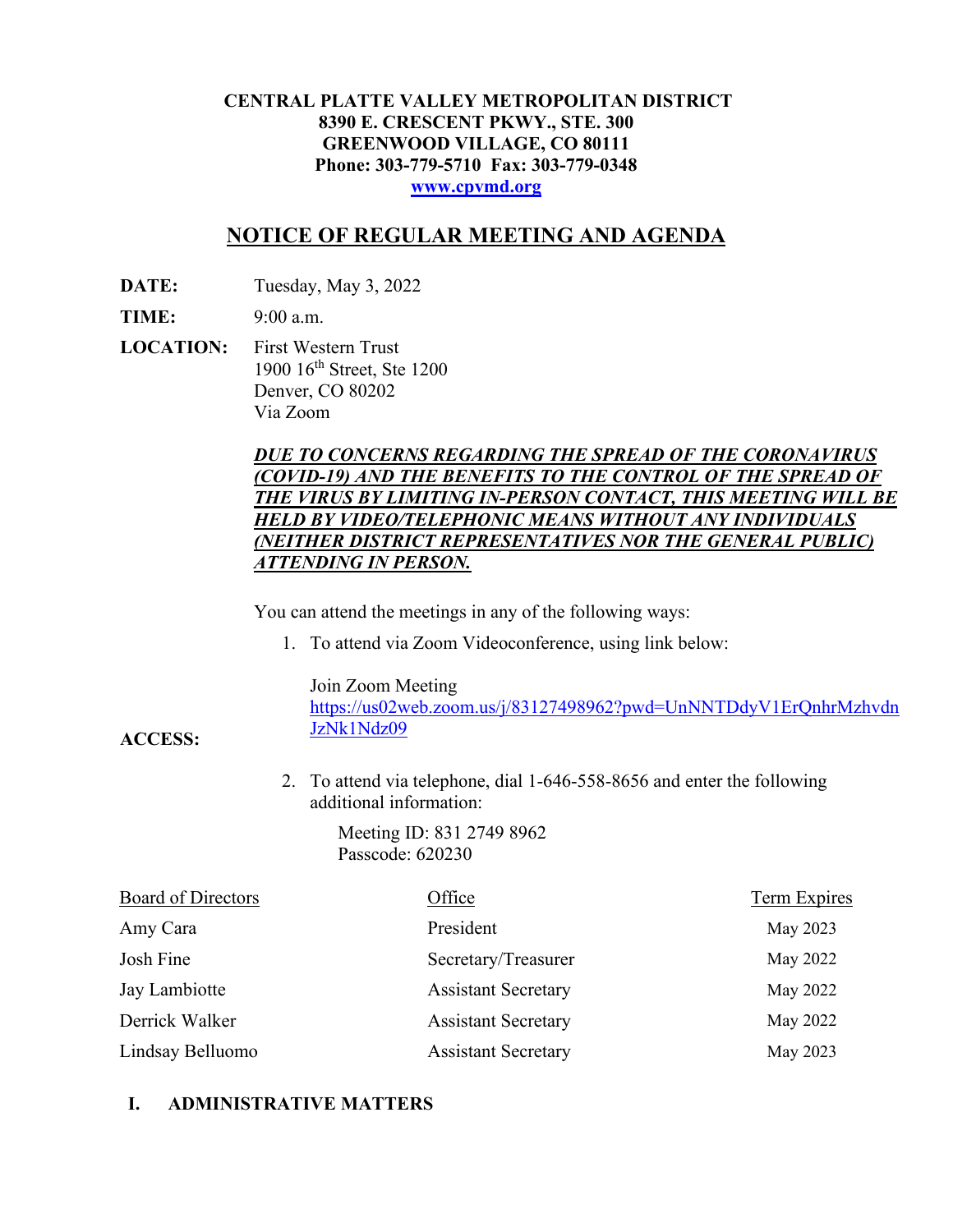- A. Call to order and approval of agenda.
- B. Present disclosures of potential conflicts of interest.
- C. Confirm quorum, location of meeting and posting of meeting notices.
- D. Public comment.

Members of the public may express their views to the Board on matters that affect the District that are otherwise not on the agenda. Comments will be limited to three (3) minutes per person.

## **II. FINANCIAL ITEMS**

- A. Bond refinancing update (enclosed).
- B. Review and consider approval of 2021 audit (enclosed).
- C. Other.

## **III. CONSENT AGENDA**

- A. Review and consider approval of the Minutes of the April 5, 2022 Special Meeting (enclosed).
- B. Accept March 31, 2022 Financial Statements and Cash Position Report (enclosed).
- C. Approve current Claims (enclosed).
- D. Accept information items.
- E. Other.

#### **IV. ENGINEER'S REPORT – A.J. ZABBIA**

- A. Holiday lighting update.
- B. Other.

# **V. MANAGER ITEMS**

A. Other.

# **VI. DIRECTOR ITEMS**

A. Other.

## **VII. ATTORNEY ITEMS**

A. Other.